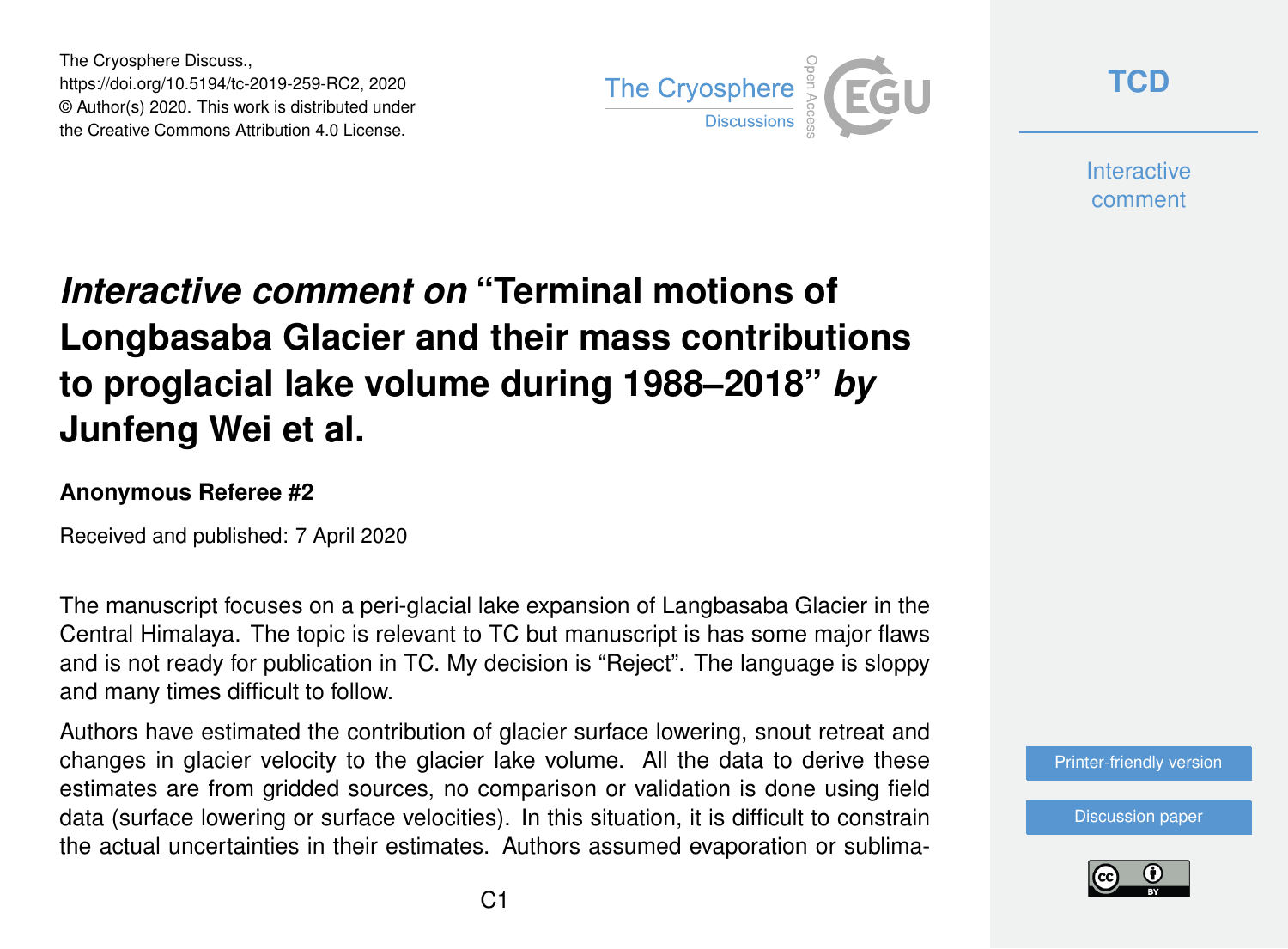tion processes to be negligible. In the central Himalaya, evaporation/sublimation were estimated to be quite high (up to 21% of annual snowfall) (Stigter et al., 2018). Ignoring sublimation would lead an overestimation of the mass contributions of the glacier changes to the lake water volume, as highlighted by the authors. Authors, estimated the water volumes coming from different sources but did not discuss how much discharge is generated from the lake. They should have discussed the complete water cycle of the lake. The discussion part (section 5.2 and 5.3) reads like literature review and could not bring any new science based on their results. Author should discuss the key questions: 1) what is the threshold water volume (capacity of moraine dam) Longbasaba lake can hold, 2) is this lake potentially dangerous (if there is any habitat downstream), 3) when the lake may burst if the lake expansion rate continues in similar fashion, and possible remedies to control the GLOF (if there is downstream habitat that can be affected).

Some minor suggestions: L 21: replace "lowing" with "lowering"

L 25: "Due to the areal expansion, decreasing mass contributions from parent glacier shrinkage, and some mitigation measures by local governments to improve the drainage systems, the potential risk of outburst for Longbasaba Lake has continuously decreased during the last decade." I could not see any mitigation measure from government on this glacier discussed in this manuscript. Further, I don't understand how authors concluded that the decreasing mass contribution from glacier led to decreased risk over the last decade. In any case, the lake volume is continuously increasing so as the risk.

L 34: "lake-terminating"

- L 51: "downstream communities"
- L 66: what is "floe masses"?
- L 77: show the lake stream in figure 1A.

**Interactive** comment

[Printer-friendly version](https://www.the-cryosphere-discuss.net/tc-2019-259/tc-2019-259-RC2-print.pdf)

[Discussion paper](https://www.the-cryosphere-discuss.net/tc-2019-259)

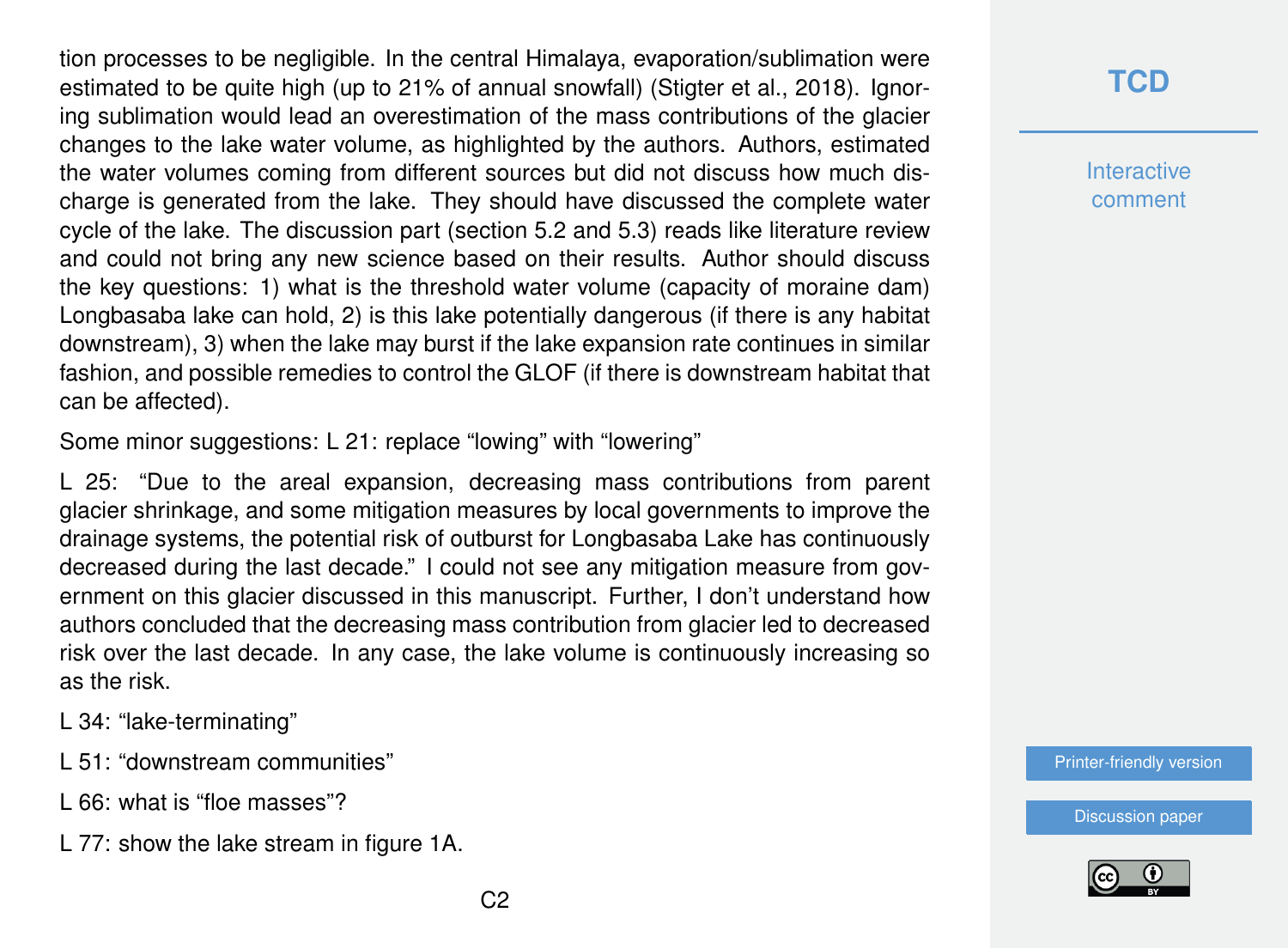L 131: ". .ice flow and were. ". Remove "and".

L 239: "the estimated accuracy. . ."

L 237-243: How the uncertainty in surface velocity was estimated?

L 250-252: Rephrase the sentence. Not clear.

L 255: "decreased dramatically"

L 259: what are those other periods? Describe here.

L 263: which period?

L 268: it is confusing to see length changes in % a-1, please give the changes in meter. % a-1 is mostly used for areal changes.

L 279: which period, glacier showed reduced mass wastage?

L 280: are these glacier-wide elevation changes?

L 293: I would suggest to use "sides" than "flanks"

L 327-329: The sentence is not clear, please rephrase.

L 373: ". . .fluctuation in the variations in the changes in the glacier area." Not clear to me. Please rephrase.

L 421-422: reference for the assumption?

L 433: "infiltration in the ground' would lead to underestimation in mass contributions of glacier changes. Please check.

L 489: it is Banerjee and Shankar, 2013.

Reference: Stigter, E. E. et al. 2018. The importance of snow sublimation on a Himalayan glacier. Front. Earth Sci. 6, 108.

## **[TCD](https://www.the-cryosphere-discuss.net/)**

**Interactive** comment

[Printer-friendly version](https://www.the-cryosphere-discuss.net/tc-2019-259/tc-2019-259-RC2-print.pdf)

[Discussion paper](https://www.the-cryosphere-discuss.net/tc-2019-259)